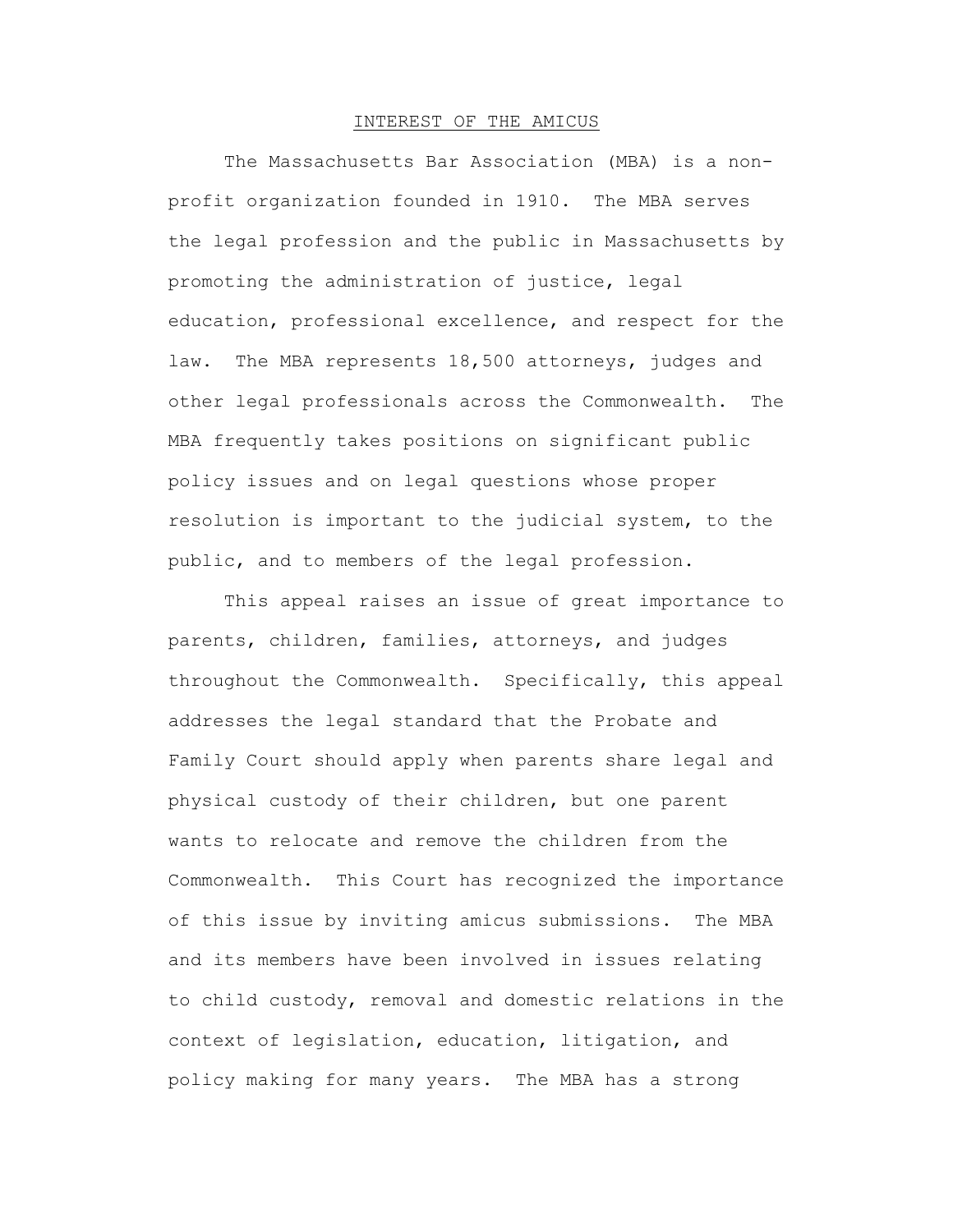interest in the outcome of this appeal and expertise in the area of domestic relations. The MBA can offer relevant information and a perspective that should be of assistance to the Court in resolving this appeal.

## STATEMENT OF THE ISSUE PRESENTED

The question presented is "the proper standard for evaluating a request for removal of the children in circumstances in which the parents share legal and physical custody: whether the standard is the 'real advantage' test of Yannas v. Frondistou-Yannas, 395 Mass. 704, 710-712 (1985), or the standard for modification of a child custody order pursuant to G.L. c. 209, § 28, without examining the interests of the parents." Supreme Judicial Court, Amicus Announcement (December 9, 2005).

# STATEMENT OF THE CASE

The MBA confines its brief to the question on which this Court has invited amicus submissions. Accordingly, the MBA takes no position as to the procedural history presented by either party in their respective briefs or claims of error relating to the trial court's interpretation of the divorce decree, its findings of fact, or admission of certain documents into evidence. (Appellant's Brief at 17-27,30-32).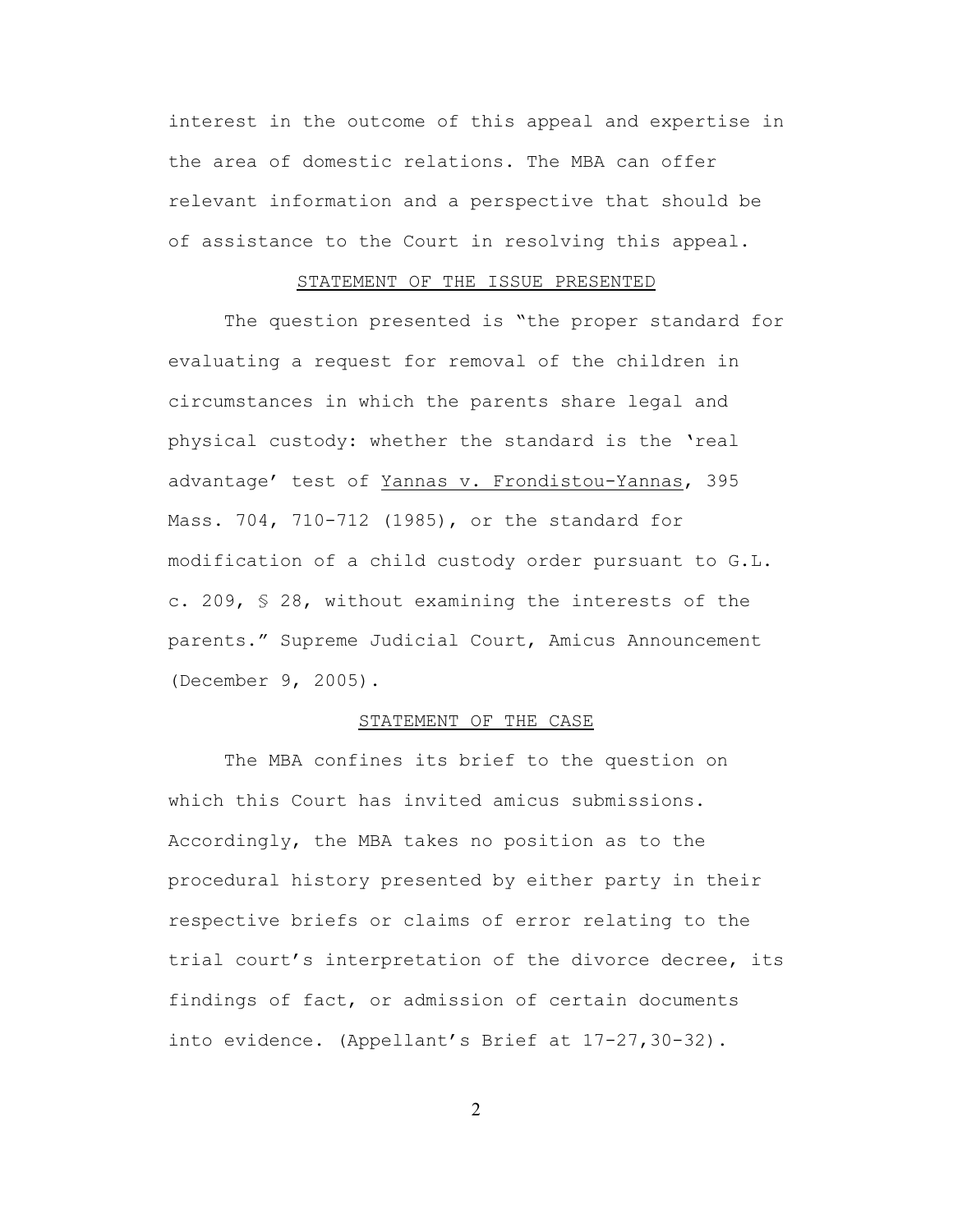#### STATEMENT OF THE FACTS

The MBA confines its brief to the question on which this Court has invited amicus submissions. Accordingly, the MBA takes no position as to the facts presented by the parties in their respective briefs.

#### SUMMARY OF ARGUMENT

1. If there is an order for shared physical custody and neither parent is exercising the clear majority of custodial responsibilities, and the relocation makes it necessary to choose one parent to be the primary custodial parent, the court shall reassess the custodial arrangements under the traditional best interests test.<sup>1</sup> In applying the best interests test to determine which parent shall be awarded physical custody, the court should consider all relevant facts, including, but not limited to the potential disruption and benefits of the relocation

<sup>&</sup>lt;sup>1</sup> Unless otherwise noted, the term "shared physical custody" as used in this brief refers to a custody arrangement where the children live the same or nearly the same amount of the time with each parent, and the two parents share the same or nearly the same amount of responsibility for their children's daily care. An ample body of law already exists addressing removal when one parent is the sole or primary custodial parent of the children. See e.g. Charles Kindregan, Monroe Inker & Patricia Kindregan, 2A Mass. Practice, §§ 47.16, 47:19 (3d ed. 2003).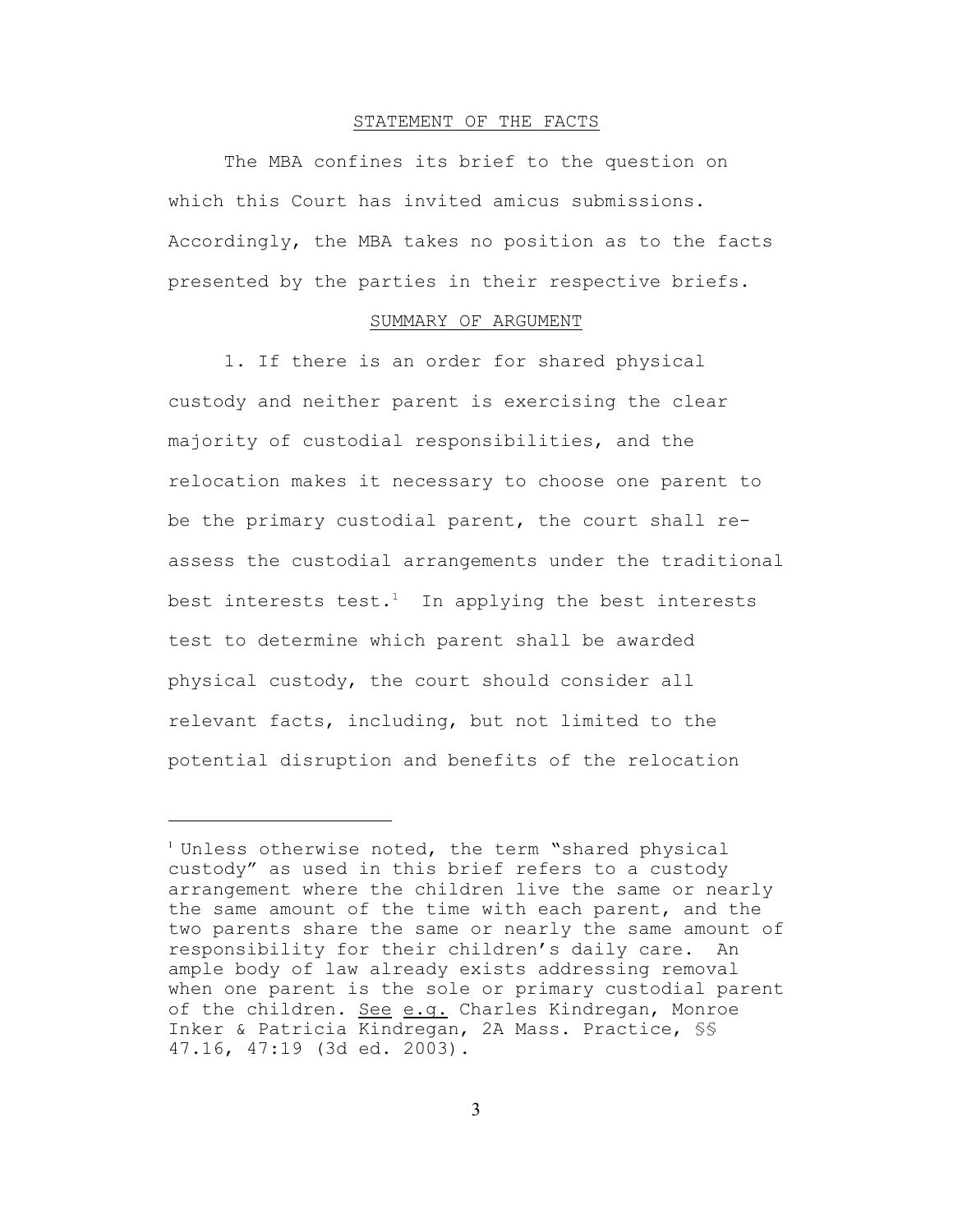itself. (Pages 9-14).

2. If at the outset of the case or while reassessing the issue of child custody, the judge is able to determine that the parent requesting removal is unable to establish the first prong of the real advantage test -- "a good, sincere reason for wanting to remove to another jurisdiction," the judge may deny the request for removal, which may obviate the need for modification of the custody order. (Page 14).

3. If the trial court awards custody to the parent who wishes to relocate, the court should allow that parent to relocate with the children provided that the parent also can demonstrate that the move will provide a real advantage under Yannas v. Frondistou-Yannas, 395 Mass. at 710-712. The trial court must also determine what parenting time and access to the child shall be awarded to the parent remaining in Massachusetts. (Pages 14-15).

#### ARGUMENT

I. THE COURT MUST REDETERMINE CUSTODY AND APPLY THE REAL ADVANTAGE TEST IF THE RELOCATION MAKES IT NECESSARY TO CHOOSE ONE PARENT TO BECOME THE CHILD'S PRIMARY CUSTODIAL PARENT.

The Massachusetts removal statute provides that "[a] minor child of divorced parents who is a native of or has resided five years within this commonwealth ...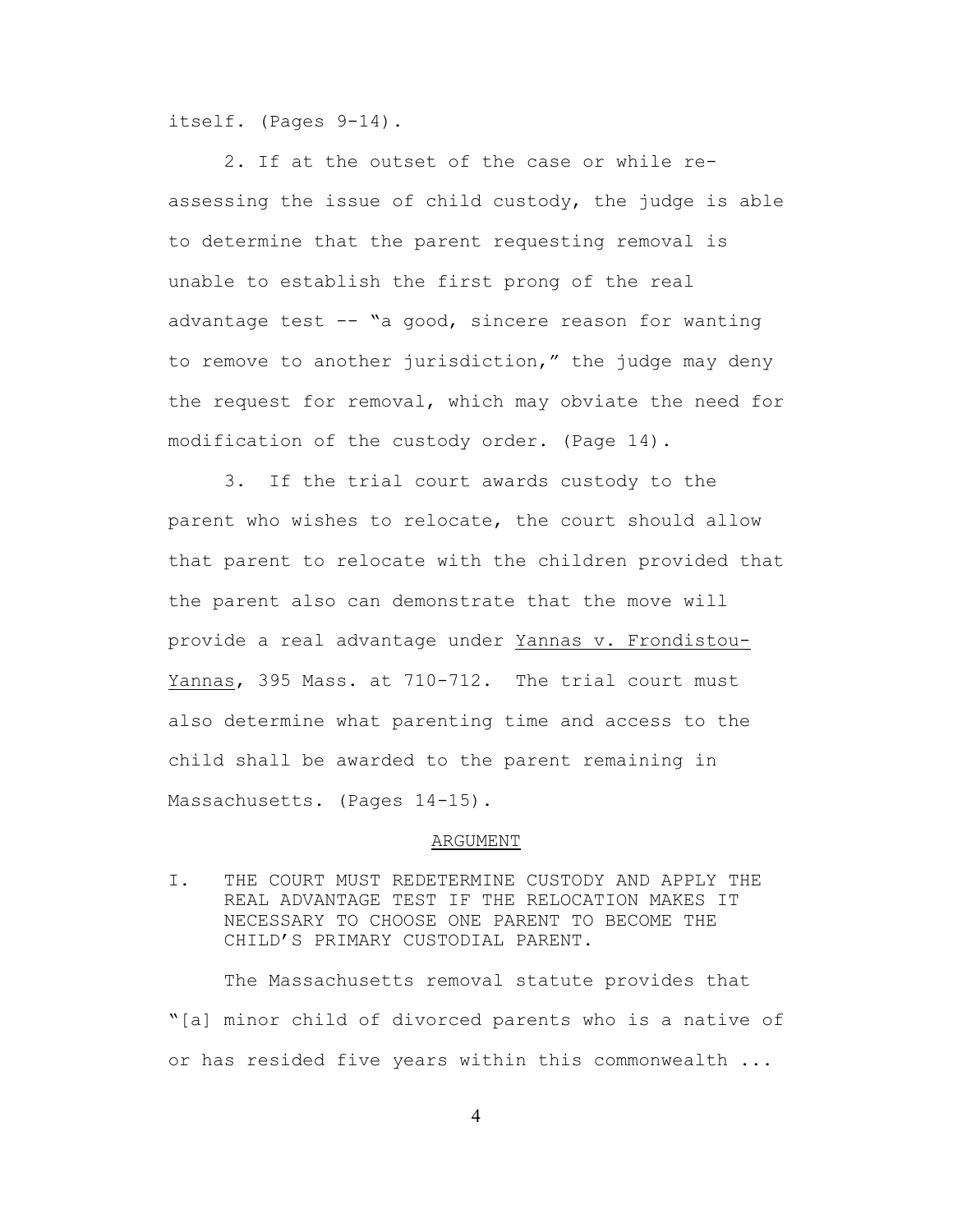shall not, if of suitable age to signify his consent, be removed out of this commonwealth without such consent, or, if under that age, without the consent of both parents, unless the court upon cause shown otherwise orders." G.L. c. 208,  $\frac{1}{2}$  30.<sup>2</sup> There are no reported decisions involving application of the removal statute to a shared physical custody arrangement, but the term "upon cause shown" has been interpreted many times where a parent with sole physical custody of the parties' children after a divorce seeks permission to remove the children outside the Commonwealth. See e.g. Rosenthal v. Maney, 51 Mass. App. Ct. 257 (2001); Williams v. Pitney, 409 Mass. 449 (1991). "The words 'upon cause shown' mean only that removal must be in the best interests of the child and thus the central question ... is how these 'best interests' are to be determined." Yannas v. Frondistou-Yannas, 395 Mass. 704, 711 (1985).(Emphasis added). Massachusetts employs a legal standard known as the "real advantage standard" or the "Yannas test" to determine a child's

<sup>&</sup>lt;sup>2</sup> Not all disputed removals fall within the statute because the language of the statute excludes children of suitable age to signify their consent, and children born outside of Massachusetts who have not lived here for five years. G.L. c. 208, § 30.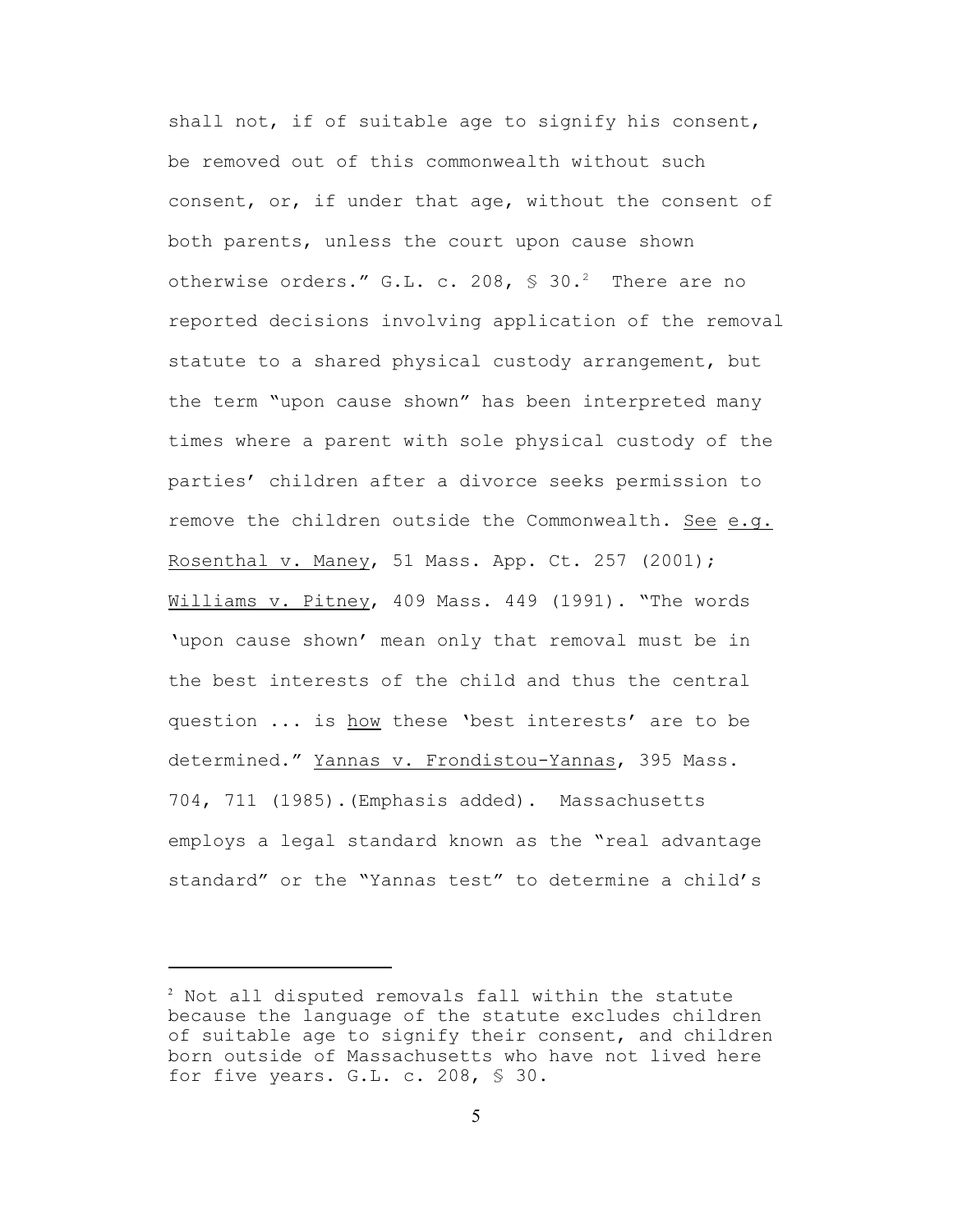best interests in removal cases. Id. at 710.<sup>3</sup>

The real advantage standard is a two-prong test. First, the parent seeking removal must establish a "good, since reason for wanting to remove to another jurisdiction." Yannas, 395 Mass. at 711. If the custodial parent establishes a good, sincere reason for wanting to remove to another jurisdiction, the judge conducts a "best interests" calculus that includes the interests of the child, the mother, and the father. Id. at 711-712. No single set of factors is controlling in deciding the best interests of the child as related to the proposed relocation, "but rather they must be considered collectively." Id.; Rosenthal v. Maney, 51

<sup>&</sup>lt;sup>3</sup> The real advantage standard is based on D'Onofrio, v. D'Onofrio, 365 A. 2d 27 (N.J. 1976), perhaps one of the most frequently cited family court cases on the issue of removal. The D'Onofrio removal test "has been widely adopted" nationwide. American Law Institute, Principles of the Law of Family Dissolution, § 2.17, Comment c, 377 (2000). See Carol Bruch & Janet Bowermaster, The Relocation of Children and Custodial Parents: Public Policy, Past and Present, 30 Fam. L.Q. 245, 281-303 (1996)(describing New Jersey as a "trend setter in the area of relocation law," but noting variations in removal standards across the country). Commentators also note a national trend toward liberalization of removal rules when discussing traditional primary caretaker custody arrangements. Id. at 302-303; Charles Kindregan, Monroe Inker & Patricia Kindregan, 2A Mass. Practice § 47:16 (3d ed., 2003). States vary, nevertheless, as to applicable statutes and in their case law. See Bruch et al., supra at 271- 303. There appears, however, to be no reported trend regarding shared physical custody cases.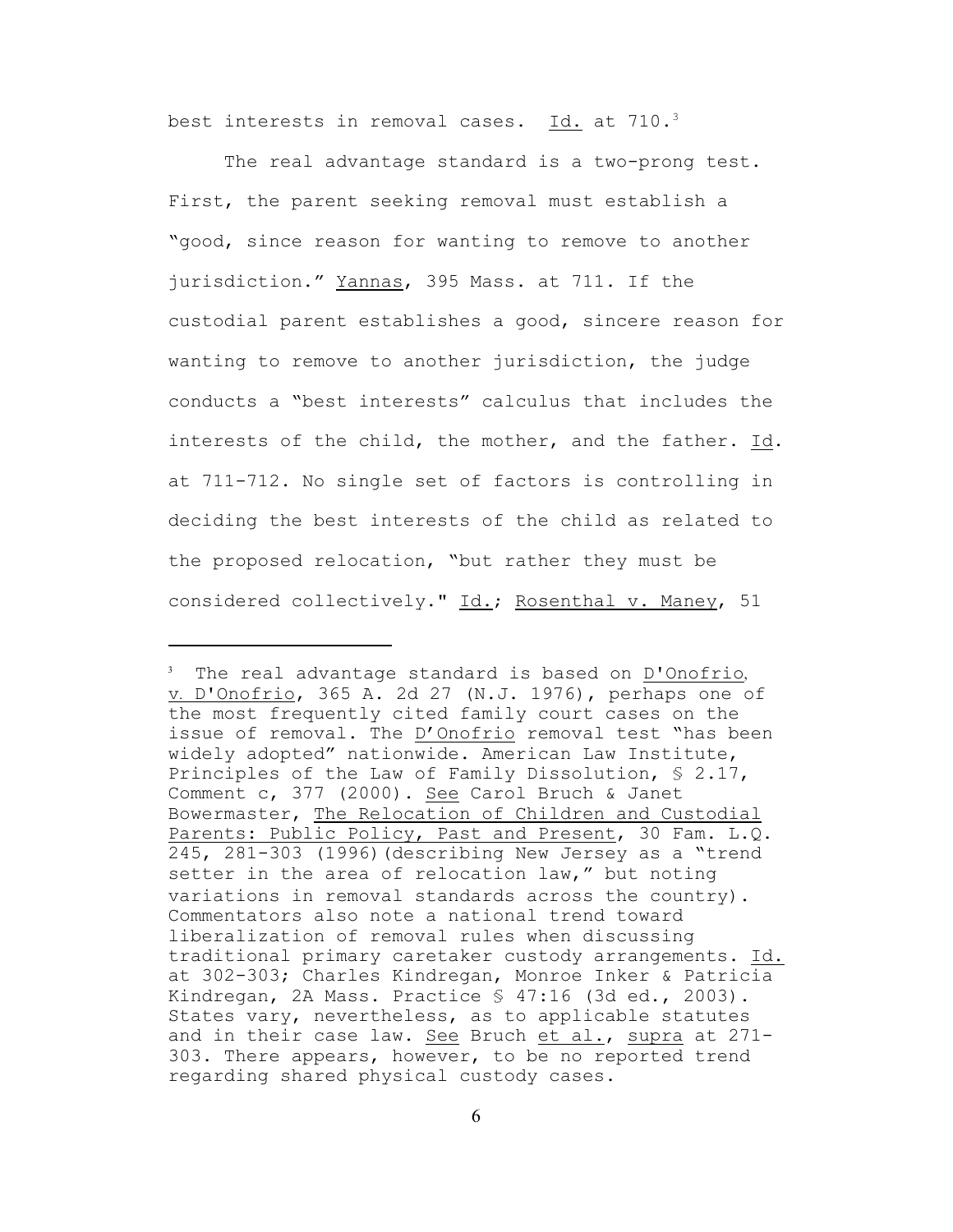Mass. App. Ct. 257, 268 (2001).

The second prong of the real advantage standard involves assessment of the child's and parent's interests. It begins with "evaluation of the best interests of the child [with] attention to whether the quality of the child's life may be improved by the change (including any improvement flowing from an improvement in the quality of the custodial parent's life), the possible adverse effect of the elimination or curtailment of the child's association with the noncustodial parent, and the extent to which moving or not moving will affect the emotional, physical, or developmental needs of the child." Yannas, 395 Mass. at 711.

Next, the trial court evaluates the interests of the parents. Id. This is where the major difference between traditional custody arrangements addressed in Yannas or its progeny, and shared physical custody cases becomes apparent. The real advantage test as applied to date requires the trial court to consider the "relative advantages to the custodial parent from the move, the soundness of the reason for moving, and the presence or absence of a motive to deprive the noncustodial parent of reasonable visitation [as] ...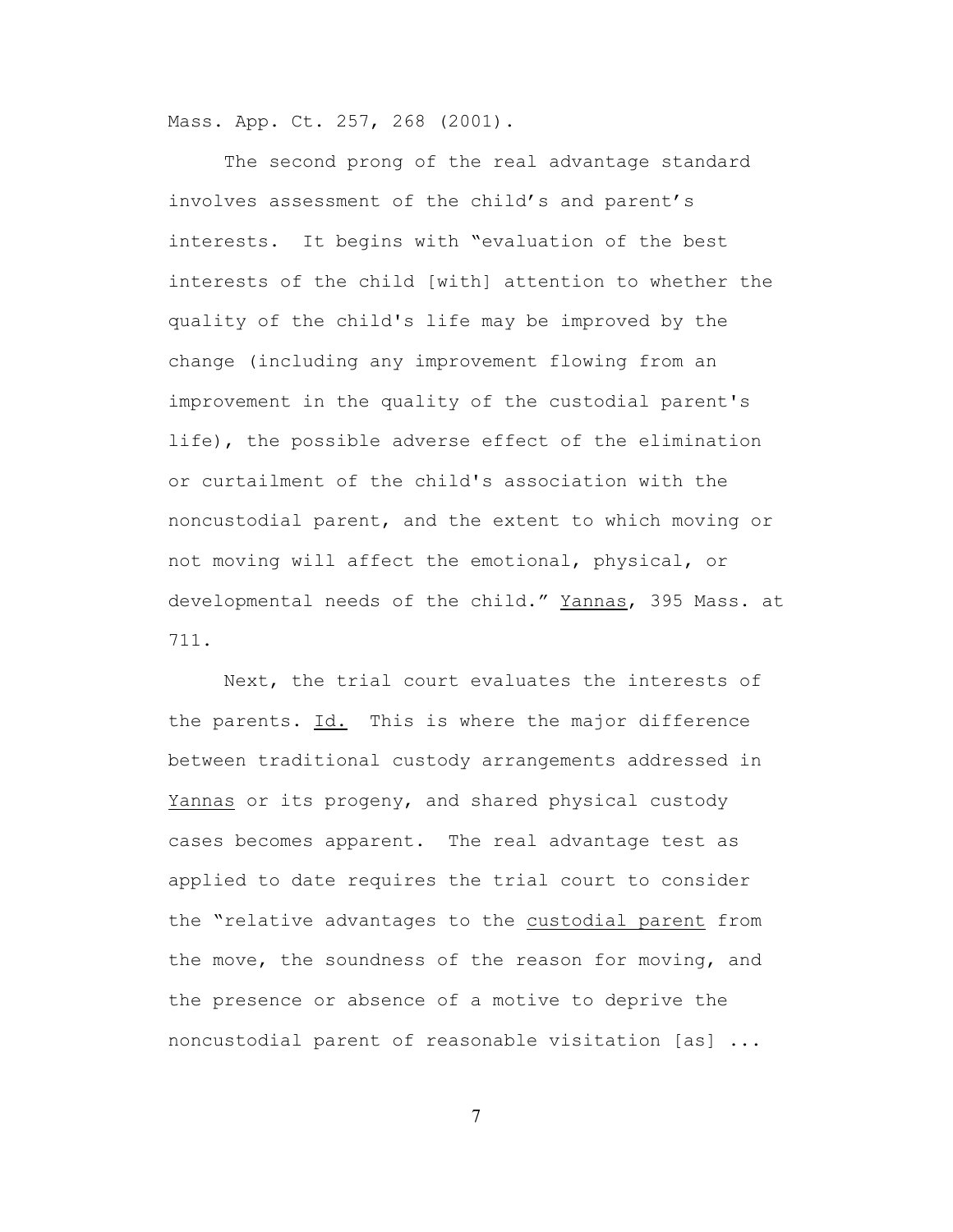likely to be relevant considerations." Id. (Emphasis added).<sup>4</sup> "[B]ecause the best interests of a child are so interwoven with the wellbeing of the custodial parent, the determination of the child's best interest requires that the interests of the custodial parent be taken into account." Id. at 710(Emphasis added). The judge also must consider "the reasonableness of alternative visitation arrangements" and the interests of the "noncustodial parent." Id. at 711 (Emphasis added). "If that parent is unfit or has not exercised his or her rights of visitation, the judge's problem is less difficult than in the case of a diligent noncustodial parent." Id. (Emphasis added). Therein lie the differences. In a shared physical custody situation, there is no "noncustodial parent" and each party is a "custodial parent."

The removal statute does not distinguish between types of custody arrangements, nor does it contain an exclusion for shared physical custody orders. G.L. c. 208, § 30. In addition, the statute trumps contractual

 $4$  Nevertheless, "[t]hat the move is in the best interests of the custodial parent does not mean that it is automatically in the best interests of the child." Id. at 711. Similarly, "t]he fact that visitation by the noncustodial parent will be changed to his or her disadvantage cannot be controlling." Id.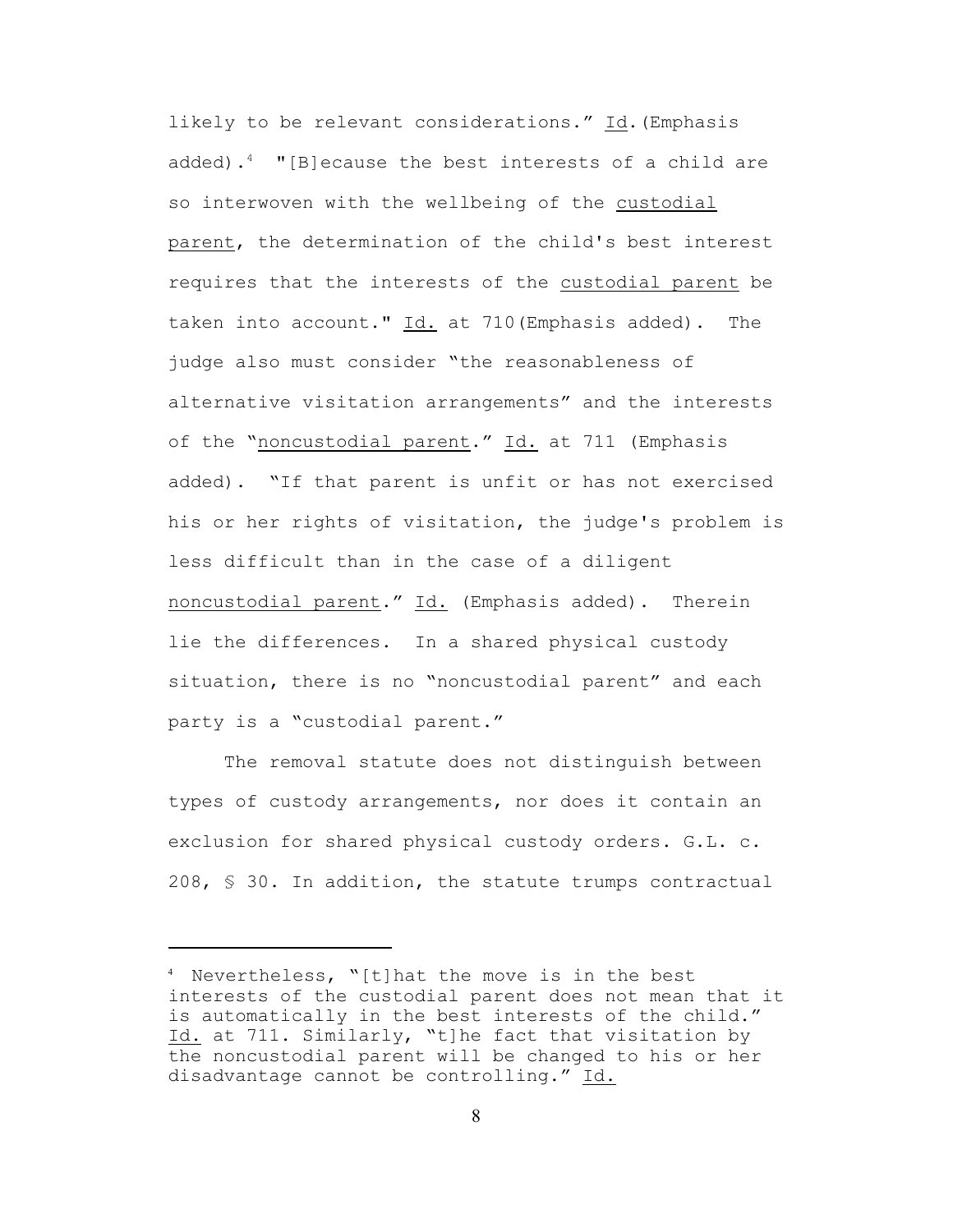agreements between divorced spouses relating to removal of their children. Williams v. Pitney, 409 Mass. 449, 454 (1991). Thus, what constitutes "cause" for removal when relocation by one parent makes it no longer feasible for the child to live half or nearly half of the time with each parent, or for the parents to share the same or nearly the same responsibility for the child's daily care, is a matter of first impression for this Court.

# A. The Court Must Redetermine Child Custody if the Relocation Makes it Necessary to Choose One Parent to Become the Child's Primary Custodial Parent.

The Appeals Court has recognized that shared physical custody arrangements by their very nature present "potential practical difficulty" should a parent decide to move out of their children's school district. Freedman v. Freedman, 49 Mass. App. Ct. 519, 522 (2000). This is because the parents' ability to share and coordinate responsibility for the child usually depends on geographical proximity between their homes so that the children may transition to each residence without undue disruption; parents also need sufficient flexibility to perform their daily childrelated duties. See e.g. Hosein v. Hosein, 785 So.2d 703, 704 (Fla. 2001)(proximity of the parents'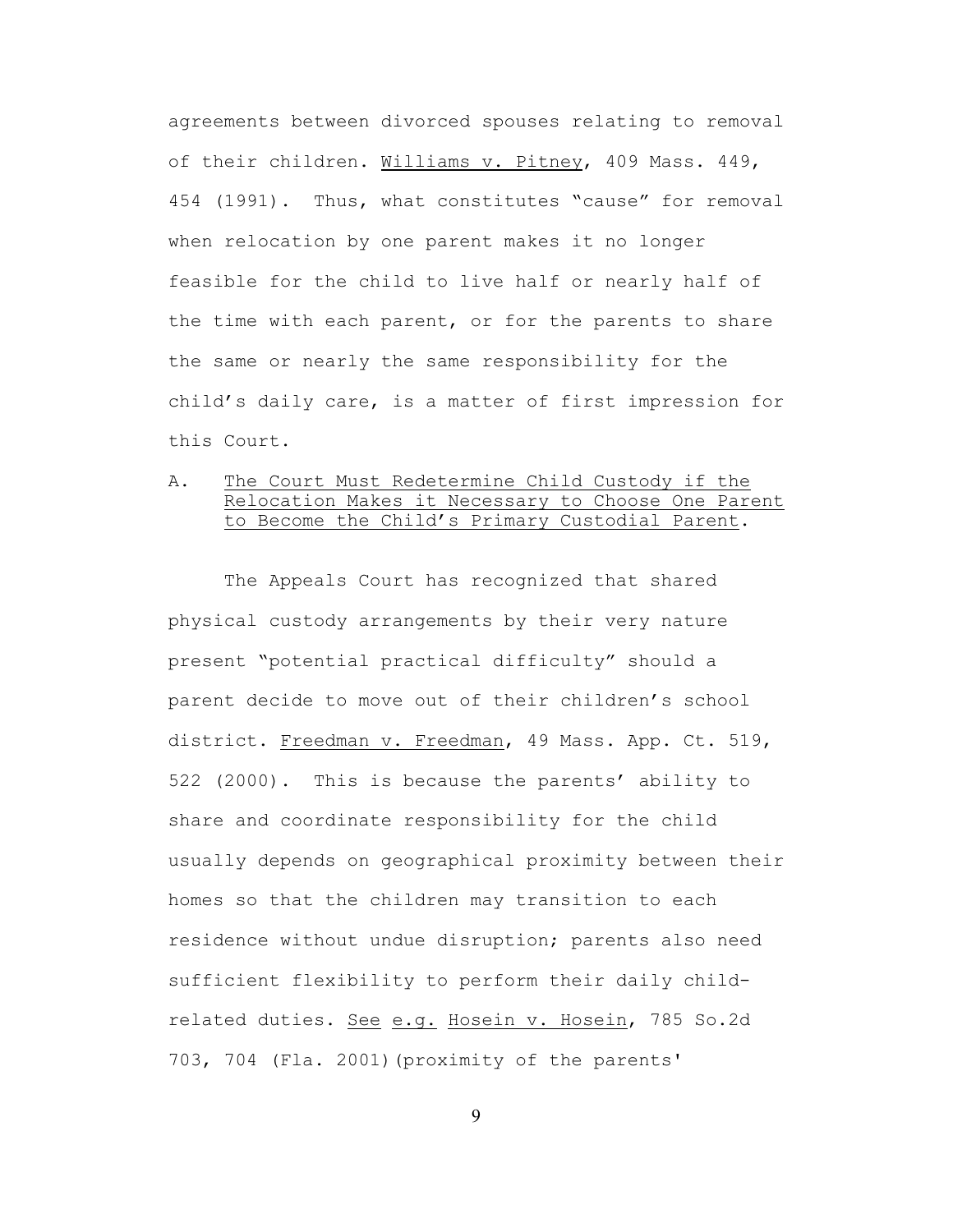residences and potential disruption to the child are factors in determining whether to "rotate" the child's residence); Massachusetts Association of Family and Conciliation Courts, Planning for Shared Parenting, 5(2005) (distance between each parent's home and children's schools and workplace, and flexibility in each parent's schedule are factors impacting parents' ability to share custody).<sup>5</sup> Thus, it is not surprising that the Appeals Court assumed that shared physical custody orders depend on the parents' physical

 $5$  There appear to be no statistics on the prevalence of shared physical custody orders. Some commentators describe these orders as "rare" noting that often "as a practical matter only one of the separated or divorced parents is able to function as the day-to-day primary caretaker of the child." Charles Kindregan et al., supra at  $\S$  47.1. Others opine that while such orders may be controversial, "an emerging shift in viewing shared parenting as a desirable alternative ... may ultimately result in less conflict and costly litigation for divorcing parents and much less disruption for the children of divorced parents." Christine Anthony et al., Mass. Divorce Law Practice Manual vol. 1, § 11.4 (2d ed., MCLE 2000 & Supp. 2005). "Proponents claim that children are enriched by having equal access to both parents and that the transitions between parents work to the children's advantage if they are handled properly and without conflict." Id. "Critics argue that children need one home base and that it is too disruptive for children to move from one residence to another on a daily or weekly basis." Id. There is no legal presumption in favor of shared physical custody orders, G.L. c. 208, § 31, but there is a presumption against shared physical or shared legal custody when there is a serious incident or pattern of domestic abuse. G.L. c. 208, § 31A.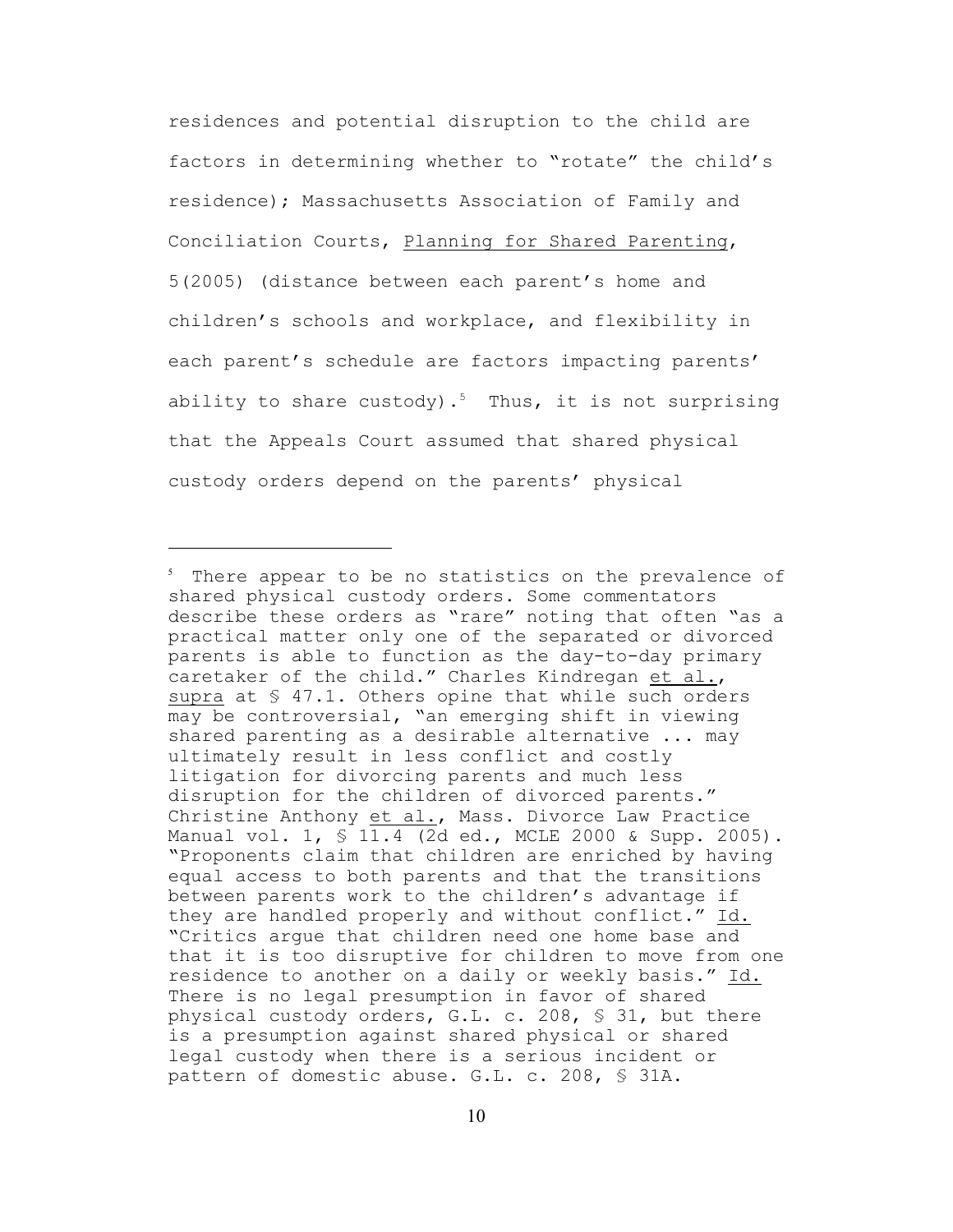proximity to the child and "create pressure for the parents to stay geographically close to each other." Freedman v. Freedman, 49 Mass. App. Ct. at 522.

The Appeals Court has held that "a request for modification of custody is distinct from a request to relocate and must be based on a material and substantial change in circumstances other than the move...." Rosenthal v. Maney, 51 Mass. App. Ct. 257, 261 (2001). See also D.C. V. J.S., 58 Mass. App. Ct. 351, 357 (2003). $6$  Any removal case involving parents who share equal or nearly equal physical custody, however, should be distinguished from more traditional custody arrangements addressed by Rosenthal and the ample body of case law on application of real advantage standard. "If neither parent has been exercising a clear majority of custodial responsibility for the child, the court should modify the [custody order] in accordance with the child's best interests, taking into account all the relevant factors including the effects

<sup>&</sup>lt;sup>6</sup> The Rosenthal case appropriately avoids the burden and hardship placed on children and parties' related to frivolous or unwarranted custody modification actions. A removal case when one parent has custody, however, is much different than when parents equally share physical custody of their children. By necessity, custody must be redetermined if the relocation will make shared physical custody unworkable.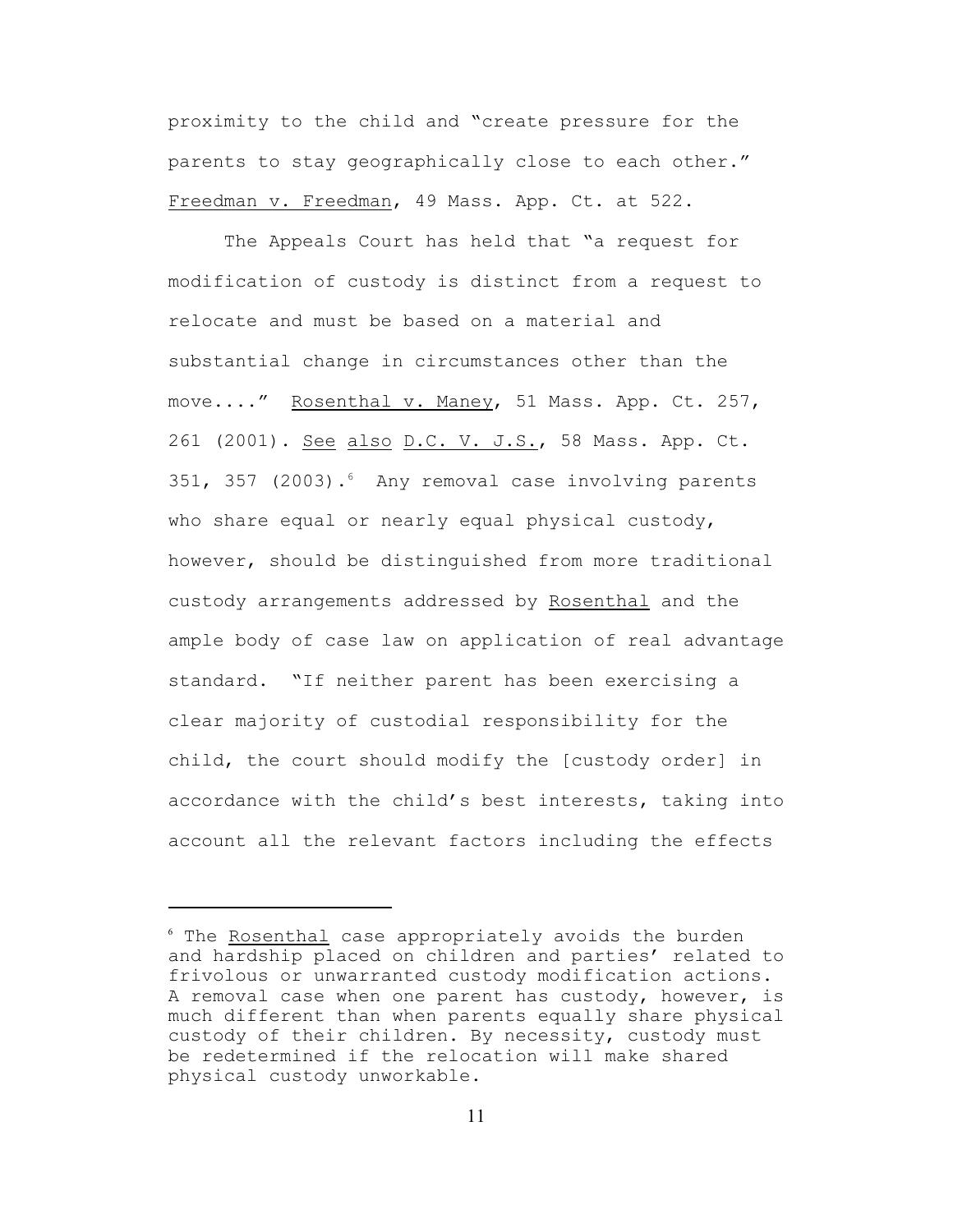of relocation." American Law Institute Principles of the Law of Family Dissolution,  $$ 2.17(4) (c)$ , 355-356 (2000). See also Charles Kindregan et al., supra at § 47.19 ("When parents have shared physical custody of children and one parent proposes to move a substantial distance from the other, it will be necessary to revise the shared custody order unless the parents can agree on a new arrangement."). The relocation of a parent in this context constitutes a substantial change in circumstance because the proposed relocation significantly impairs the parents' abilities to exercise parenting responsibilities under the parties' existing parenting plan. American Law Institute Principles of the Law of Family Dissolution at § 2.17 (1). In sum, a relocation action is also an action for modification of custody when neither parent has primary or sole physical custody.

In a modification case that also involves removal and shared physical custody, the court should re-assess the custodial arrangement under the traditional best interests test. Id. at  $S$  2.17(4). In applying the best interests test to determine which of the parents shall be awarded physical custody, the court should consider all the relevant factors related to the child,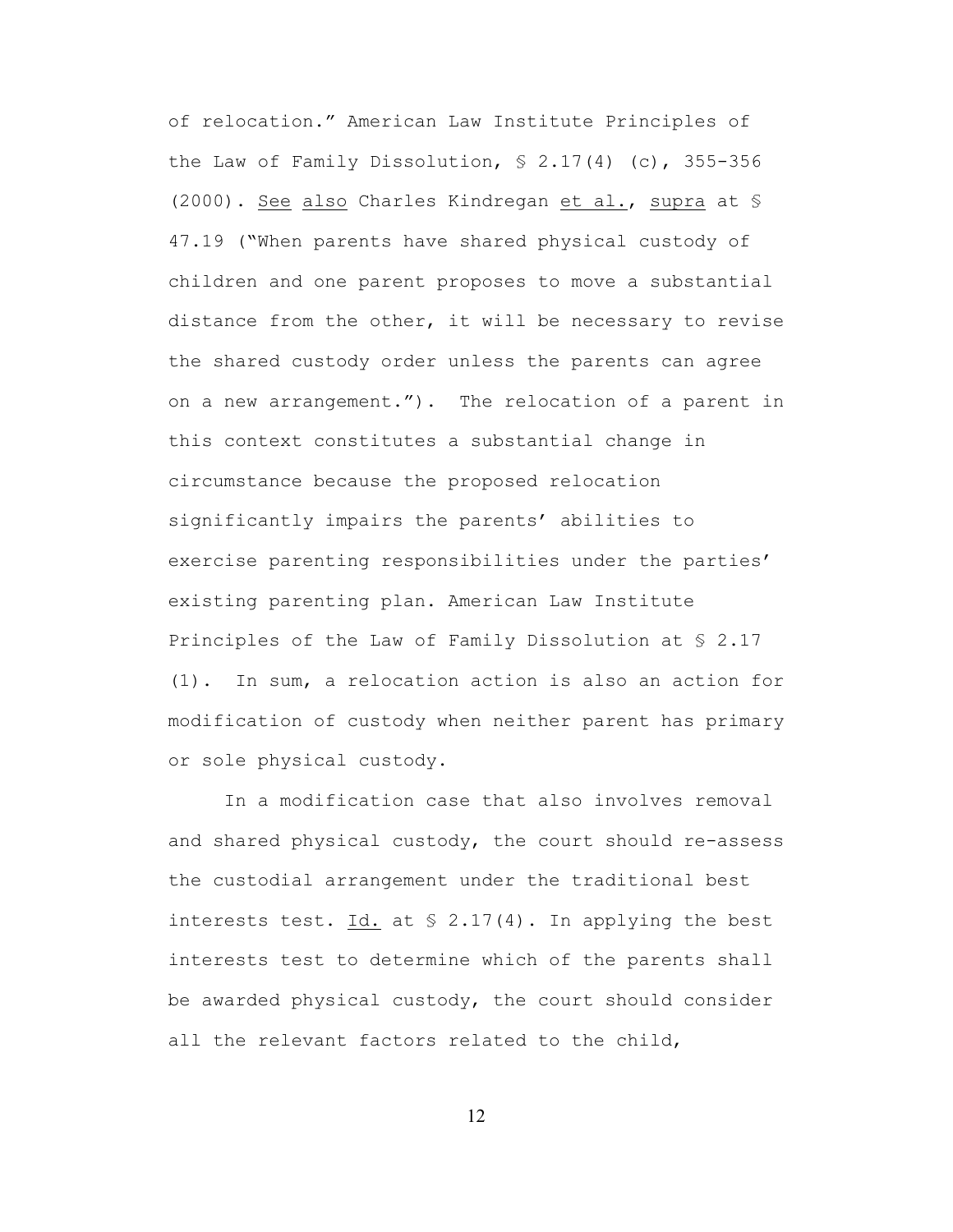including, but not limited to the potential disruption and benefits of the relocation itself. R.H. V. B.F., 39 Mass. App. Ct. 29, 39 (1995) (best interests analysis "leave[s] it to the trial judge to identify and weigh any factors found pertinent to those interests"). See generally, Kindregan et al., Factors Considered in Child Custody Disputes between Parents, supra at § 47:12; G.L. c. 208, §§ 31-31A. In essence, the custody claims of the parents are considered "in light of established principles governing custody determinations." Rosenthal v. Maney, 51 Mass. App. Ct. at 261.

The Yannas case is a good example of this approach. In Yannas, there was no judgment to modify and the judge first awarded the wife sole physical custody as part of the divorce judgment based on a traditional best interests tests that included a discussion of the children possibly living with the mother in Greece. Yannas v. Frondistou-Yannas, 395 Mass. at 708-710. After custody was awarded to the mother, the real advantage standard was applied. Id. at 710-712. This approach is faithful to this Court's admonition that "[t]he judicial safeguard of [the child's best] interests lies in careful and clear fact-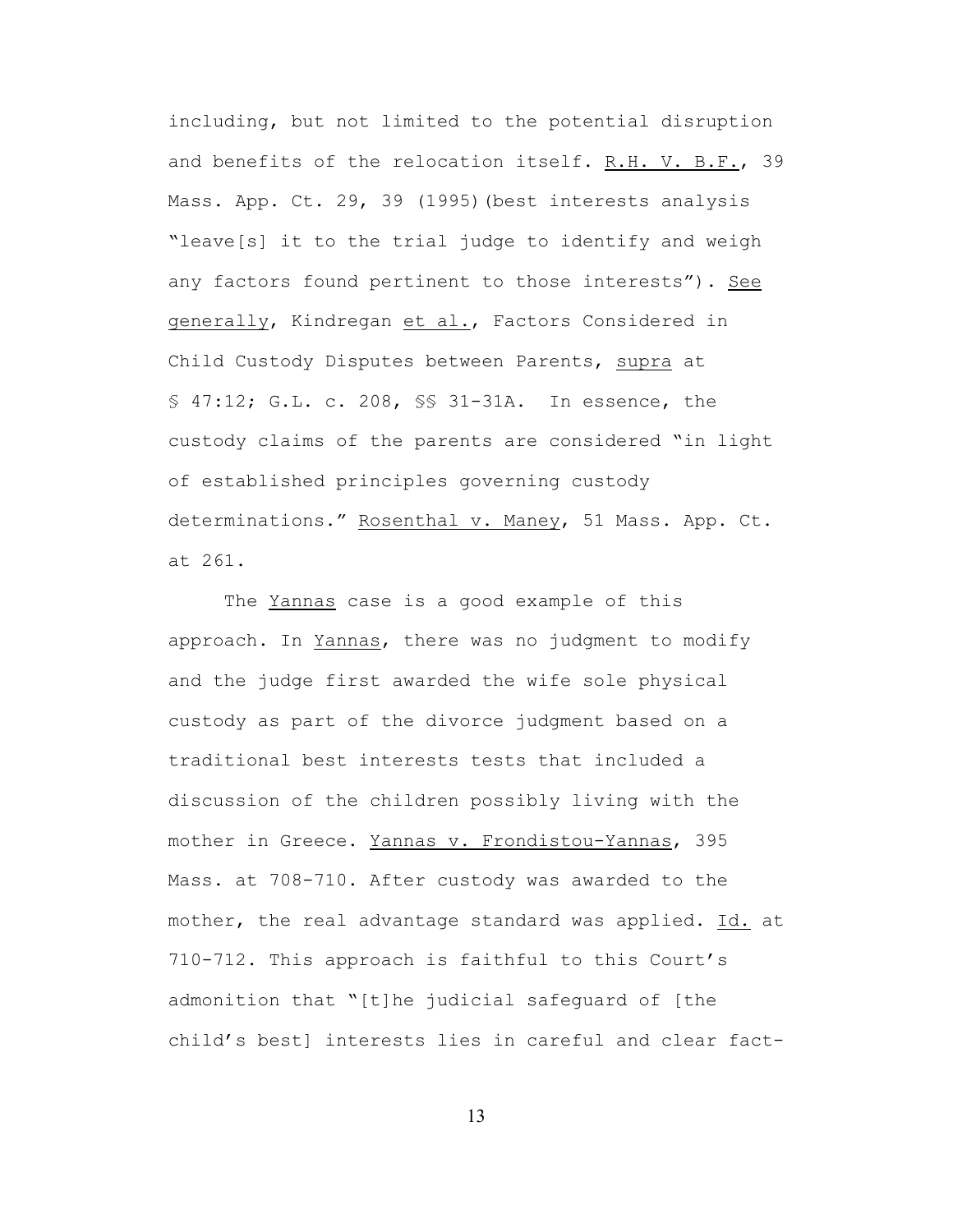finding and not in imposing heightened burdens of proof." <u>Yannas</u>, 395 Mass. at 712.<sup>7</sup>

B. If It is Evident at the Outset or in the Course of the Modification Action That the Parent Seeking to Remove the Child Lacks A Good, Sincere Reason for Removal of the Children to Another Jurisdiction, the Judge May Deny the Removal Request.

If the judge is able to determine at the outset of the case or while assessing the issue of custody that the parent requesting removal is unable to establish the first prong of the real advantage test -- "a good, sincere reason for wanting to remove to another jurisdiction," the judge should make appropriate findings and enter a judgment denying the parent's request for removal. This may obviate the need for a re-determination or modification of custody.

C. If the Court Awards Custody to the Parent Who Wishes to Relocate, That Parent May Relocate if the Relocation Will Provide a Real Advantage.

If the trial court awards custody to the parent who wishes to relocate, the court should allow that parent to relocate with the children provided that the parent also can demonstrate that the move will provide a real advantage under Yannas v. Frondistou-Yannas, 395

 $^7$  A consequence of placing heightened legal burdens on parents who wish to relocate may be that some parents will avoid or resist entering into agreements for shared parenting in the first place.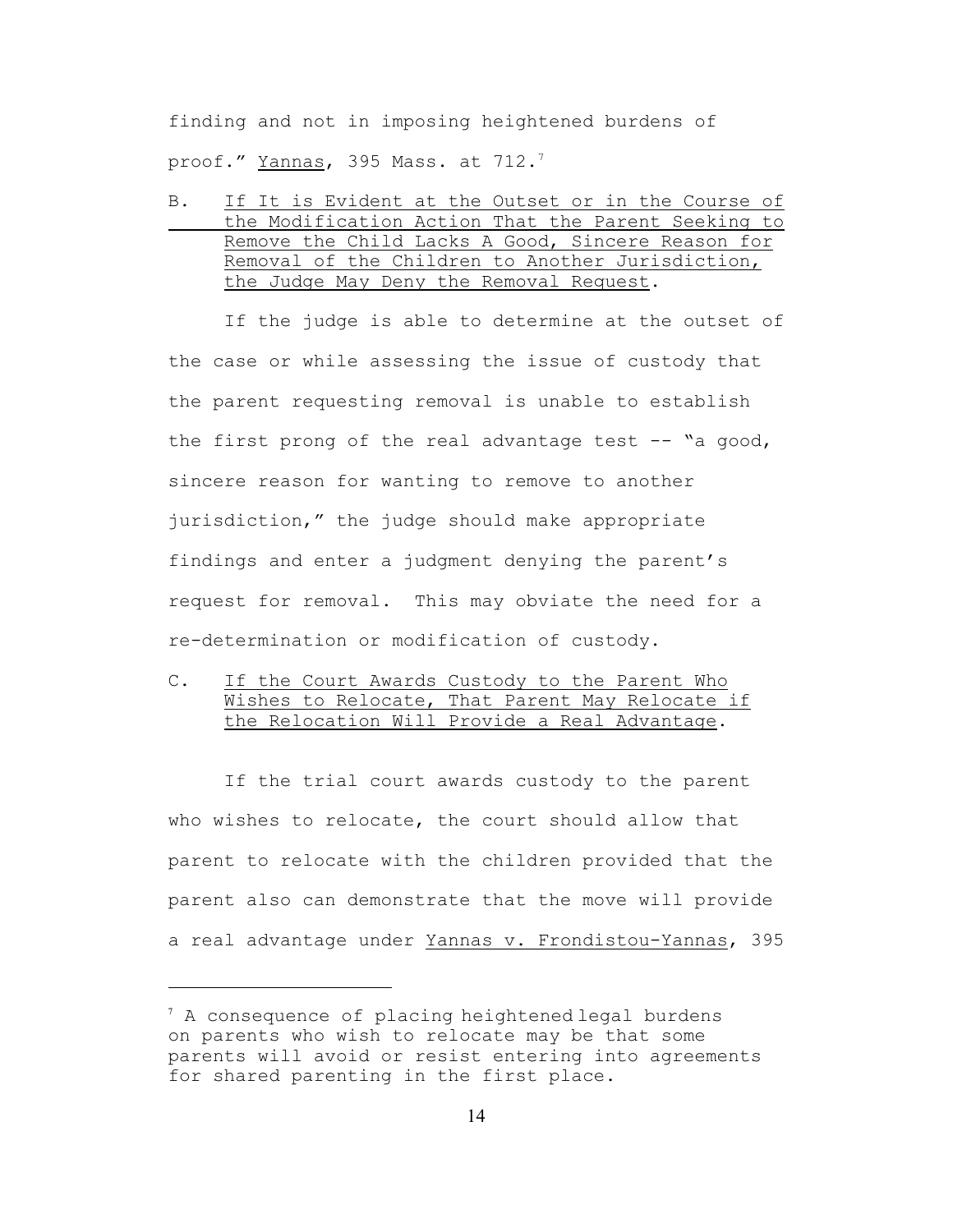Mass. at 710-712. The Court will also need to address what schedule of parenting time and the types of access by the parent remaining in Massachusetts are in the children's best interests. G.L. c. 208, §§ 31-31A; Yannas, 395 Mass. at 711 (Reasonableness of alternative child access arrangements should be assessed).

### CONCLUSION

The Supreme Judicial Court should clarify that when children reside the same or nearly the same amount of time with their parents, who share equal or nearly equal responsibility for the children's care, the real advantage standard still applies, but the trial court must first re-determine the issue of custody.

MASS. R. A. P. 16(k) CERTIFICATION

The undersigned certify that this brief complies with the Massachusetts Rules of Appellate Procedure.

> Respectfully Submitted, THE MASSACHUSETTS BAR ASSOCIATION

Date:\_\_\_\_\_\_\_\_\_\_\_ \_\_\_\_\_\_\_\_\_\_\_\_\_\_\_\_\_\_\_\_\_\_\_\_\_\_\_\_\_\_\_\_

Pauline Quirion, BBO No. 542387 Greater Boston Legal Services 197 Friend Street Boston, MA 02114 (617)603-1554

Fern Frolin, BBO No. Grindle, Robinson, Goodhue & Frolin 40 Grove Street Wellesley, MA 02482 (781)235-3300